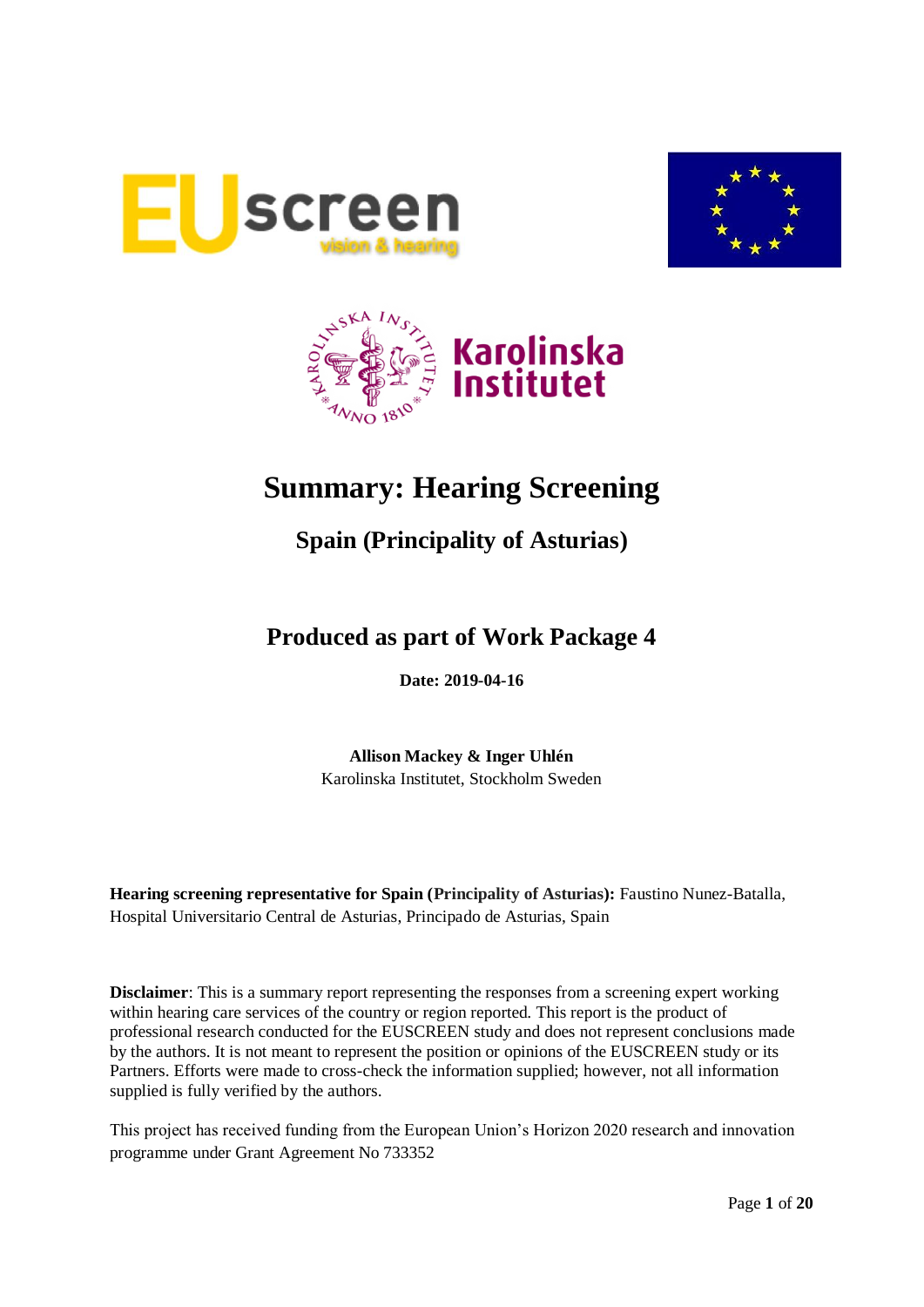

## **Table of Contents**

| 1.   |  |
|------|--|
| 2.   |  |
| 3.   |  |
| 3.1. |  |
| 3.2. |  |
| 3.3. |  |
| 4.   |  |
| 5.   |  |
| 5.1. |  |
| 5.2. |  |
| 5.3. |  |
| 5.4. |  |
| 6.   |  |
| 6.1. |  |
| 6.2. |  |
| 6.3. |  |
| 7.   |  |
| 7.1. |  |
| 7.2. |  |
| 7.3. |  |
| 8.   |  |
| 8.1. |  |
| 8.2. |  |
| 8.3. |  |
| 8.4. |  |
| 8.5. |  |
| 8.6. |  |
| 9.   |  |
| 9.1. |  |
| 9.2. |  |
| 9.3. |  |
| 9.4. |  |
| 10.  |  |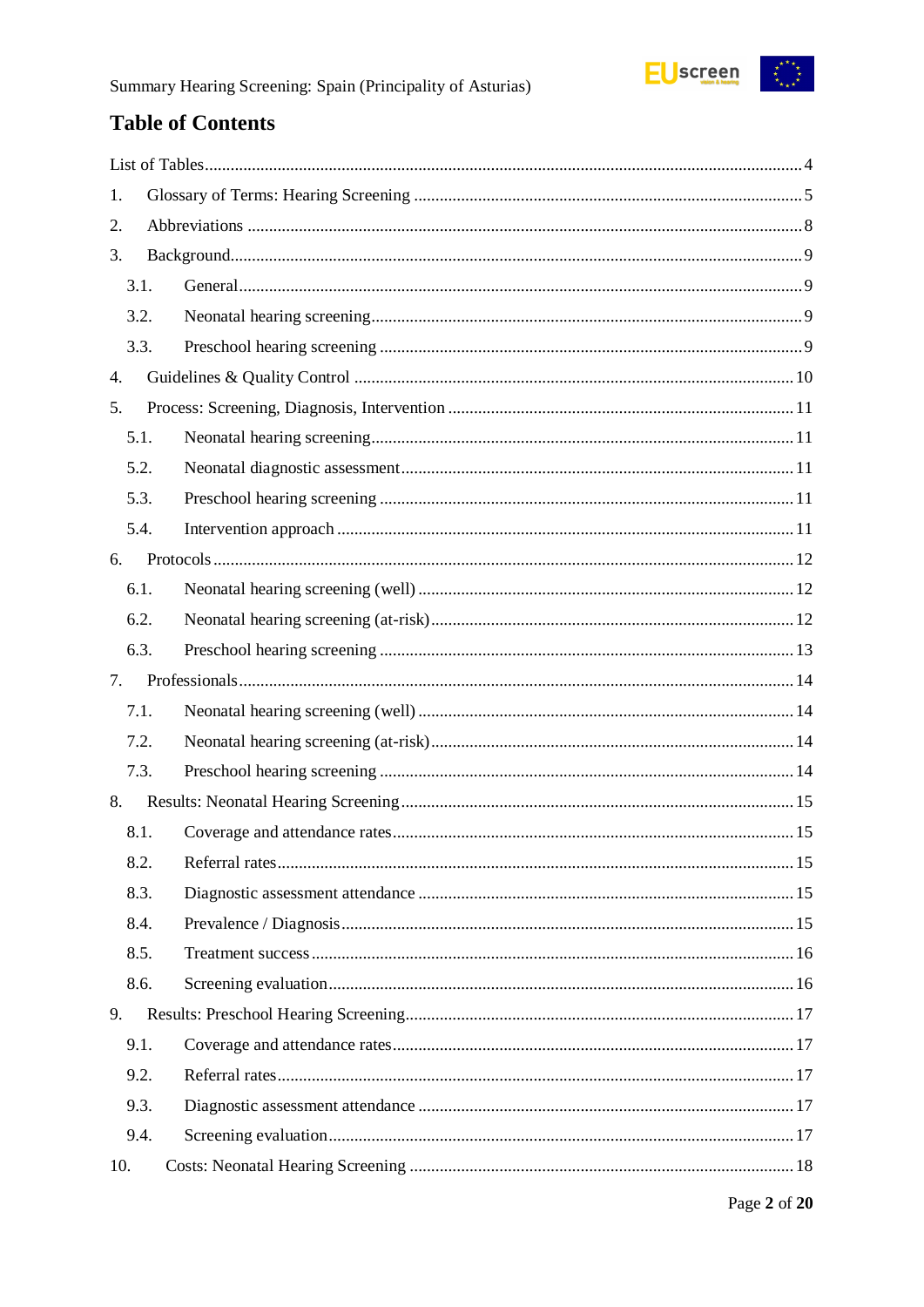

## Summary Hearing Screening: Spain (Principality of Asturias)

| 10.1. |  |
|-------|--|
| 10.2. |  |
| 10.3. |  |
| 10.4. |  |
| 10.5. |  |
| 10.6. |  |
| 11.   |  |
| 11.1. |  |
| 11.2. |  |
| 11.3. |  |
| 11.4. |  |
| 12.   |  |
|       |  |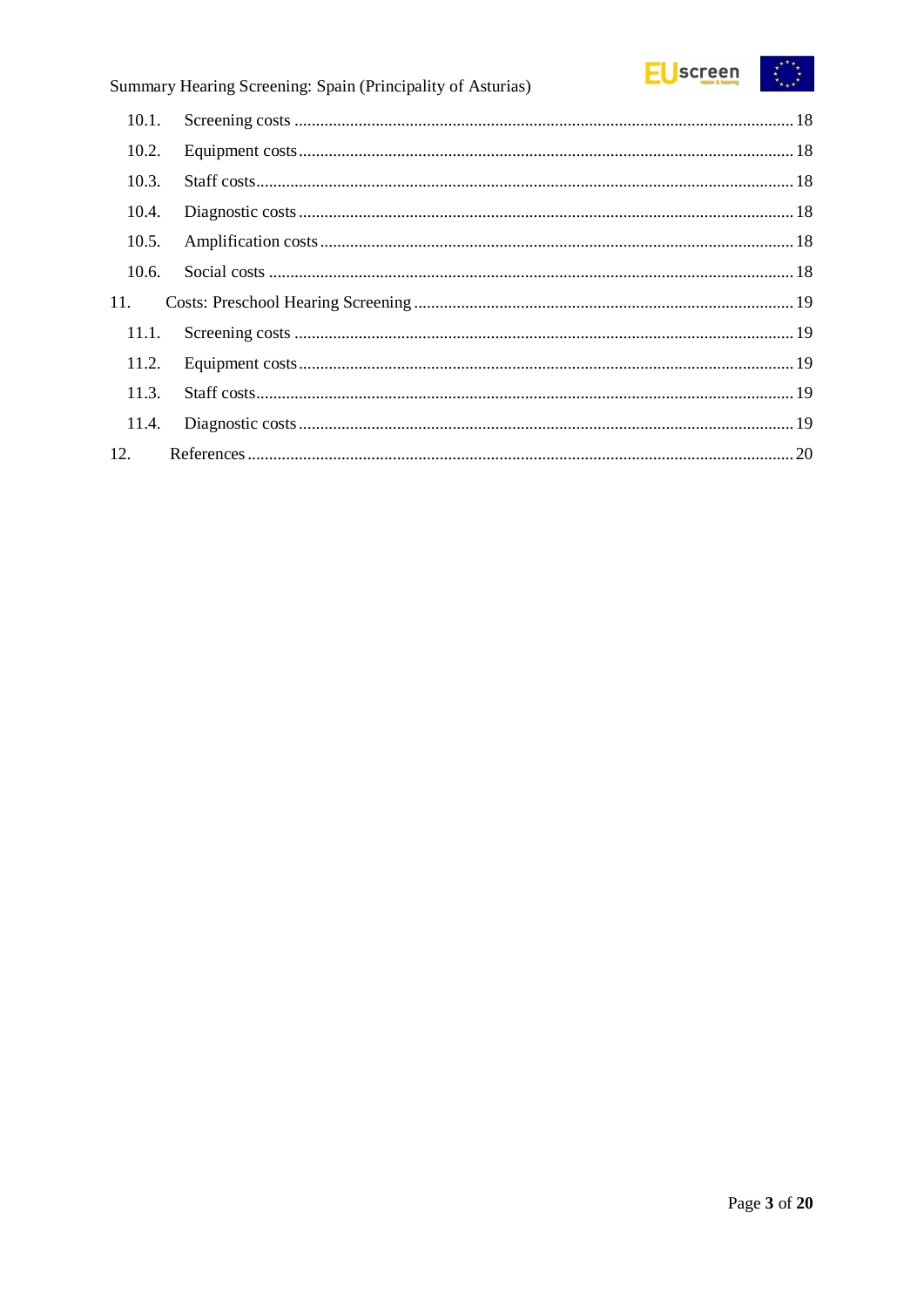

## <span id="page-3-0"></span>**List of Tables**

| Table 3: Referral rates for neonatal hearing screening (well babies) in the Principality of Asturias |  |
|------------------------------------------------------------------------------------------------------|--|
|                                                                                                      |  |
| Table 4: Prevalence of permanent hearing loss among neonates in the Principality of Asturias         |  |
|                                                                                                      |  |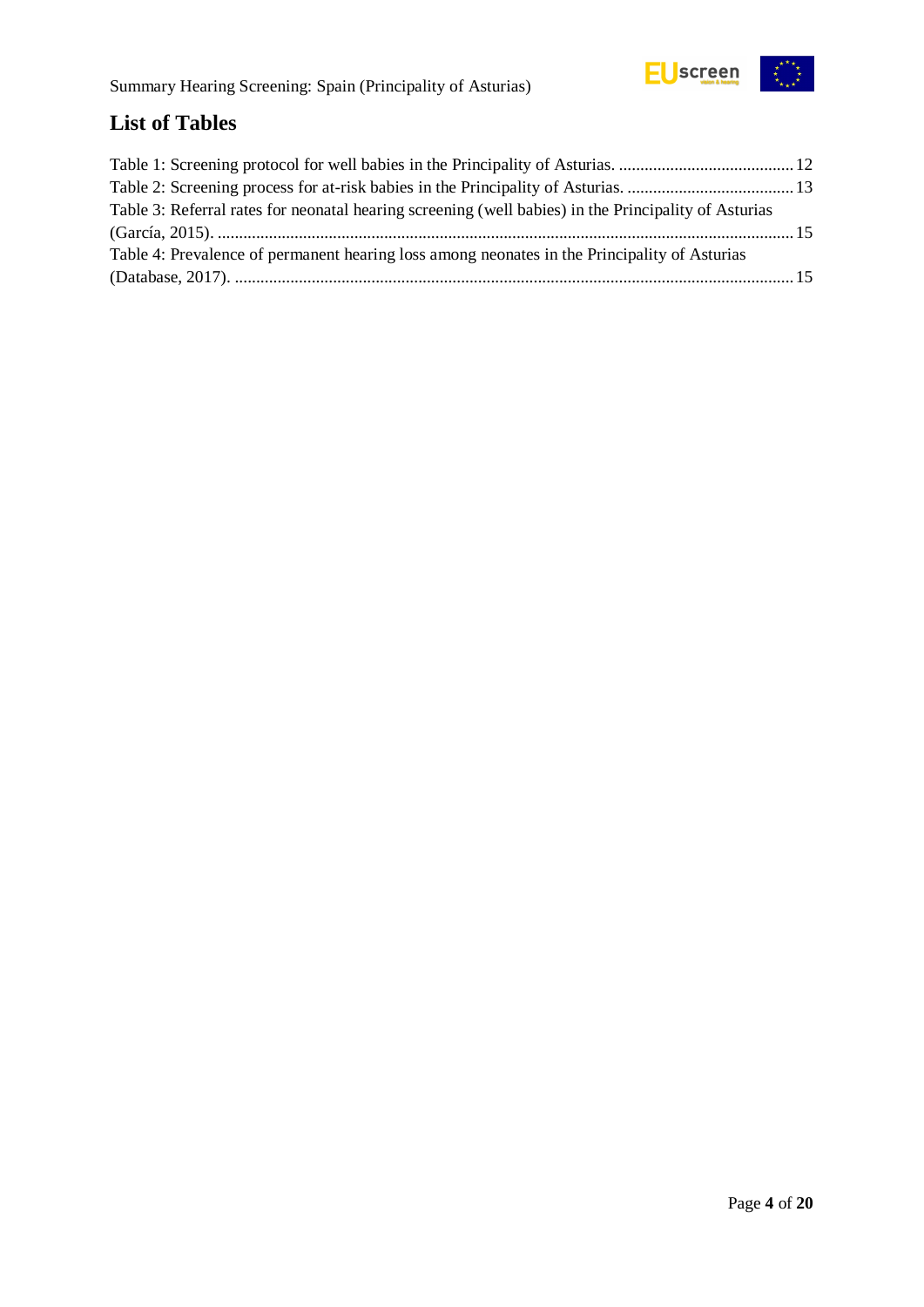## <span id="page-4-0"></span>**1. Glossary of Terms: Hearing Screening**

| <b>Abnormal test result</b>                     | A test result where a normal "pass" response could not be detected under<br>good conditions. The result on screening equipment may indicate "no<br>response," "fail," or "refer."                                                                                                                                                                                                                                                                                                                                                                                                                                                                                                                                                                                |  |  |
|-------------------------------------------------|------------------------------------------------------------------------------------------------------------------------------------------------------------------------------------------------------------------------------------------------------------------------------------------------------------------------------------------------------------------------------------------------------------------------------------------------------------------------------------------------------------------------------------------------------------------------------------------------------------------------------------------------------------------------------------------------------------------------------------------------------------------|--|--|
| <b>Attendance rate</b>                          | The proportion of all those invited for screening that are tested and receive<br>a result,<br>Invited for screening includes all those that are offered the<br>screening test.<br>Tested and receive a result could be a "pass" or "fail".<br>Attendance rate provides information on the willingness of families to<br>participate in screening.                                                                                                                                                                                                                                                                                                                                                                                                                |  |  |
| <b>Attendance rate in</b><br>first year of life | See definition of Attendance rate.<br>The calculation cut-off is after <u>one year of life</u> .                                                                                                                                                                                                                                                                                                                                                                                                                                                                                                                                                                                                                                                                 |  |  |
| <b>Compliance with</b>                          | The percentage of those who are referred from screening to a diagnostic<br>assessment that actually attend the first diagnostic assessment.                                                                                                                                                                                                                                                                                                                                                                                                                                                                                                                                                                                                                      |  |  |
| referral (percentage)                           | Percentage of compliance provides information on the willingness of<br>families to attend the diagnostic assessment after referral from screening.                                                                                                                                                                                                                                                                                                                                                                                                                                                                                                                                                                                                               |  |  |
| <b>Coverage</b>                                 | The proportion of those eligible for screening that are tested and receive a<br>result within a specific time.<br>Eligible for screening includes those within the population that are<br>covered under the screening or health care program.<br>Tested and receive a result could be a "pass" or "refer to<br>diagnostic assessment".<br>Specific time can be defined, such as 1 month after birth, 3 months<br>after birth, etc.<br>Coverage provides information on the overall effectiveness and timeliness<br>of a complete screening programme.<br>Factors such as being offered screening, willingness to participate, missed<br>screening, ability to complete the screen, and ability to document the<br>screening results will influence the coverage. |  |  |
| Coverage in first<br>year of life               | See definition of Coverage.<br>The specific time is pre-defined as within the first year of life.<br>In other words, the coverage is the proportion of those eligible for<br>screening that complete the screening sequence to a final result within the<br>first year of life.                                                                                                                                                                                                                                                                                                                                                                                                                                                                                  |  |  |
| <b>False negatives</b>                          | The percentage of infants/children with a hearing loss (defined by the<br>target condition) that receive a result of "pass" during screening.                                                                                                                                                                                                                                                                                                                                                                                                                                                                                                                                                                                                                    |  |  |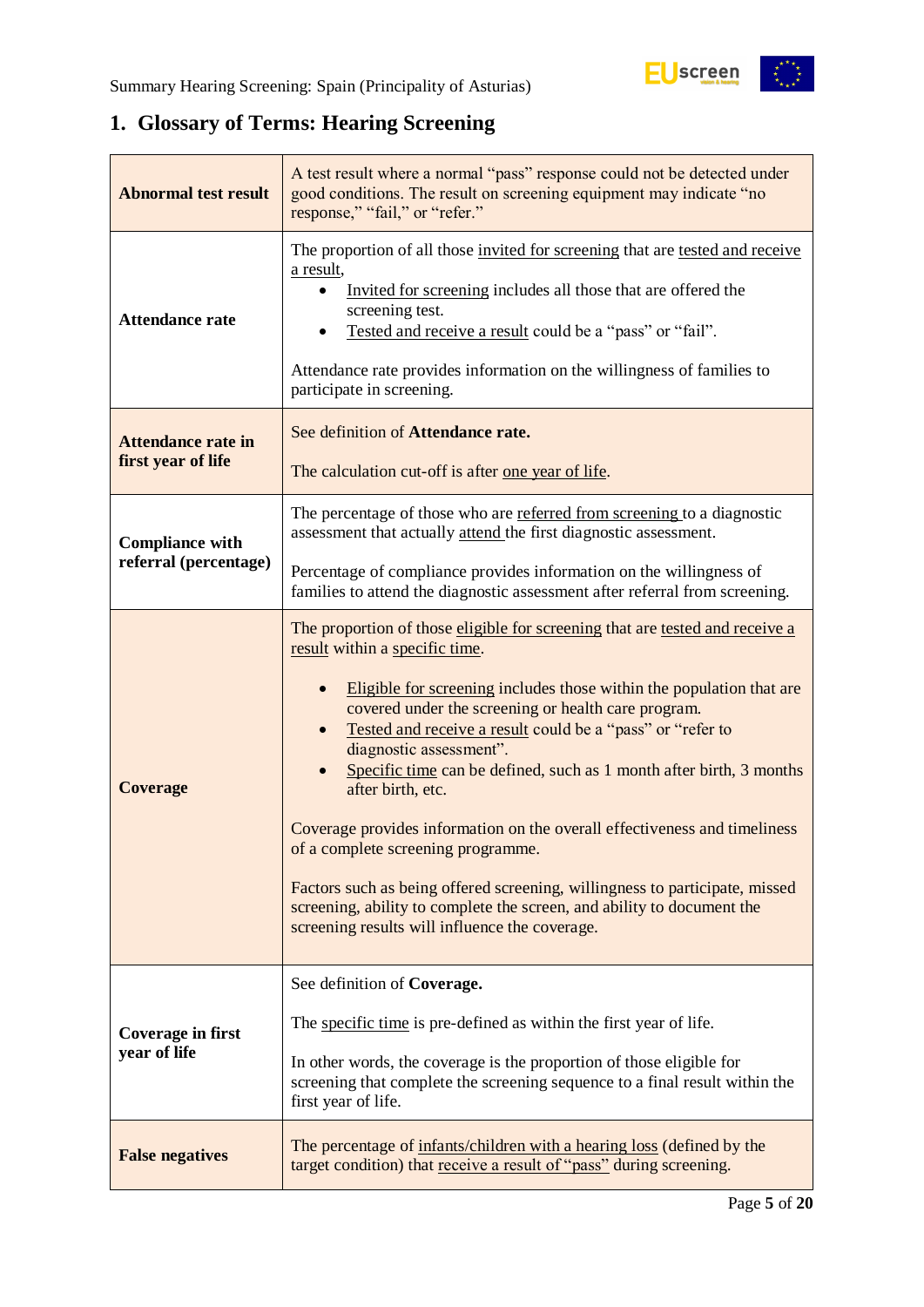

|                                             | Example: If 100 infants with hearing loss are screened, and 1 infant passes<br>the screening, the percentage of false negatives is 1%.                                                                        |  |  |  |  |
|---------------------------------------------|---------------------------------------------------------------------------------------------------------------------------------------------------------------------------------------------------------------|--|--|--|--|
|                                             | The percentage of infants/children with normal hearing that receive a<br>result of "fail" from the final screening test.                                                                                      |  |  |  |  |
| <b>False positives</b>                      | Example: If 100 infants with normal hearing are screened, and 3 infants<br>fail the screening and are referred for diagnostic assessment, the<br>percentage of false positives is 3%.                         |  |  |  |  |
| <b>Guidelines</b>                           | Recommendations or instructions provided by an authoritative body on the<br>practice of screening in the country or region.                                                                                   |  |  |  |  |
| <b>Hearing screening</b><br>professional    | A person qualified to perform hearing screening, according to the practice<br>in your country or region.                                                                                                      |  |  |  |  |
| <b>Inconclusive test</b><br>result          | A test result where a normal "pass" response could not be detected due to<br>poor test conditions.                                                                                                            |  |  |  |  |
| <b>Invited for screening</b>                | Offered screening.                                                                                                                                                                                            |  |  |  |  |
| <b>Outcome of hearing</b><br>screening      | An indication of the effectiveness or performance of screening, such as a<br>measurement of coverage rate, referral rate, number of infants detected,<br>etc.                                                 |  |  |  |  |
| <b>Permanent hearing</b>                    | A hearing impairment that is <i>not</i> due to a temporary or transient condition<br>such as middle ear fluid.                                                                                                |  |  |  |  |
| loss                                        | Permanent hearing loss can be either sensorineural or permanent<br>conductive.                                                                                                                                |  |  |  |  |
| <b>Positive predictive</b>                  | The percentage of infants/children referred from screening who have a<br>confirmed hearing loss, as described by your protocol or guideline and<br>indicated in the <b>Target Condition</b> (see definition). |  |  |  |  |
| value                                       | For example, if 100 babies are referred from screening for diagnostic<br>assessment and 90 have normal hearing while 10 have a confirmed hearing<br>loss, the positive predictive value would be 10%.         |  |  |  |  |
| <b>Preschool or</b><br>(pre)school children | All children between 3-6 years of age.                                                                                                                                                                        |  |  |  |  |
| <b>Preschool or</b>                         | Screening that takes place during the time children are between 3-6 years<br>of age.                                                                                                                          |  |  |  |  |
| (pre)school screening                       | This refers to <i>any</i> hearing screening during this age. The location of the<br>screening is irrelevant to the definition.                                                                                |  |  |  |  |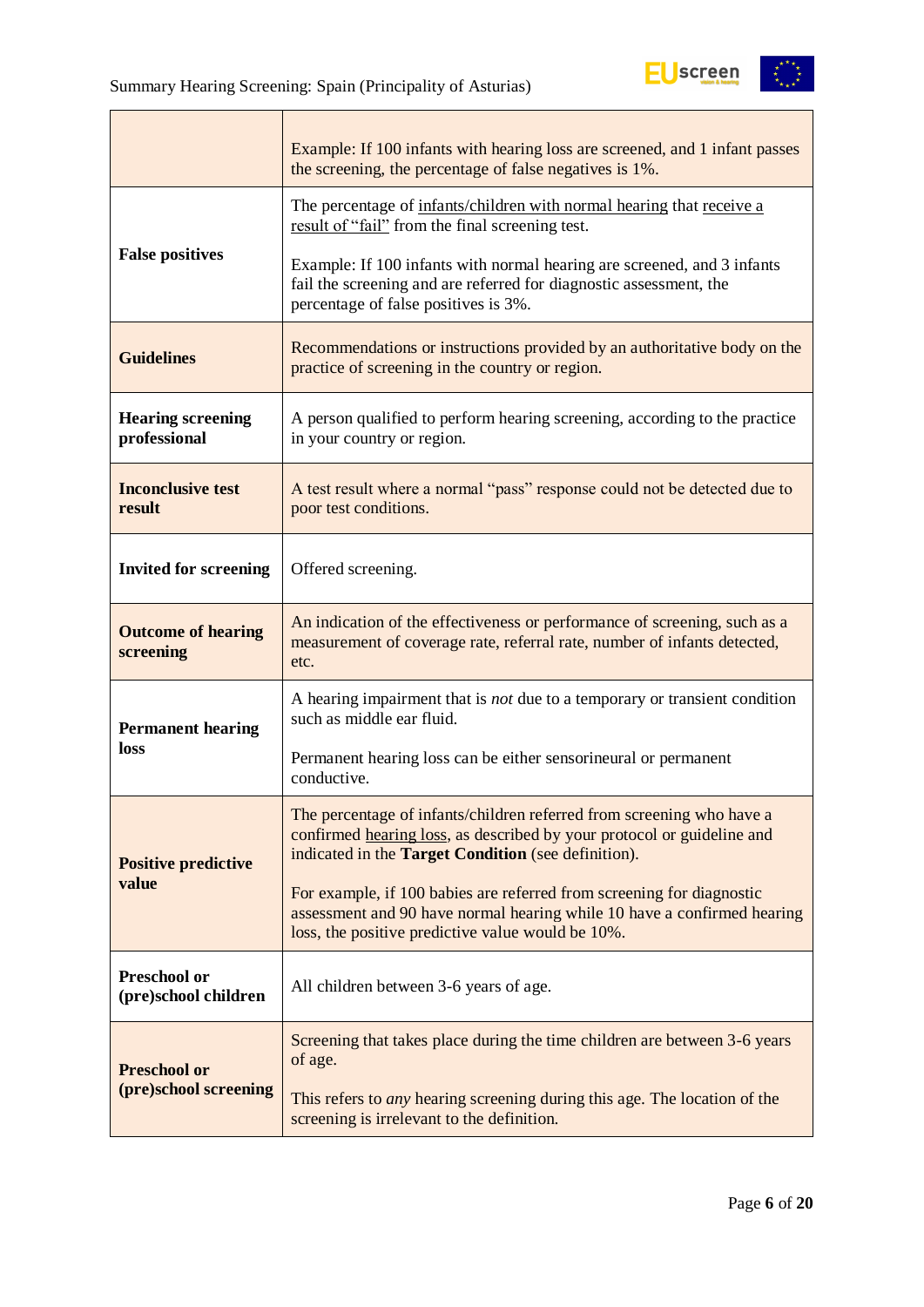

| <b>Prevalence</b>           | The number or percentage of individuals with a specific disease or<br>condition. Prevalence can either be expressed as a percentage, proportion,<br>or as the value per 1000 individuals within the same demographic.                                                                                                                                                                                                                       |  |  |  |
|-----------------------------|---------------------------------------------------------------------------------------------------------------------------------------------------------------------------------------------------------------------------------------------------------------------------------------------------------------------------------------------------------------------------------------------------------------------------------------------|--|--|--|
| <b>Programme</b>            | An organized system for screening, which could be based nationally,<br>regionally or locally.                                                                                                                                                                                                                                                                                                                                               |  |  |  |
| <b>Protocol</b>             | Documented procedure or sequence for screening, which could include<br>which tests are performed, when tests are performed, procedures for<br>passing and referring, and so forth.                                                                                                                                                                                                                                                          |  |  |  |
| <b>Quality assurance</b>    | A method for checking and ensuring that screening is functioning<br>adequately and meeting set goals and benchmarks.                                                                                                                                                                                                                                                                                                                        |  |  |  |
| Referral criteria           | A pre-determined cut-off boundary for when an infant/child should be re-<br>tested or seen for a diagnostic assessment.                                                                                                                                                                                                                                                                                                                     |  |  |  |
|                             | For example, referral criteria may be "no response" at 35 dB nHL.                                                                                                                                                                                                                                                                                                                                                                           |  |  |  |
| <b>Risk babies / Babies</b> | All infants that are considered to be at-risk or have risk-factors for hearing<br>loss according to the screening programme.                                                                                                                                                                                                                                                                                                                |  |  |  |
| at-risk                     | Two common risk factors are admission to the neonatal-intensive care unit<br>(NICU) or born prematurely. However, other risk factors for hearing loss<br>may also be indicated in the screening programme.                                                                                                                                                                                                                                  |  |  |  |
|                             | The percentage of infants/children with hearing loss that are identified via<br>the screening program.                                                                                                                                                                                                                                                                                                                                      |  |  |  |
| <b>Sensitivity</b>          | For example, if 100 babies with hearing loss are tested, and 98 of these<br>babies are referred for diagnostic assessment while 2 pass the screening,<br>the sensitivity is 98%.                                                                                                                                                                                                                                                            |  |  |  |
|                             | The percentage of infants/children with normal hearing that pass the<br>screening.                                                                                                                                                                                                                                                                                                                                                          |  |  |  |
| <b>Specificity</b>          | For example, if 100 babies with normal hearing are tested, and 10 of these<br>babies are referred for diagnostic assessment and 90 pass the screening, the<br>specificity is 90%.                                                                                                                                                                                                                                                           |  |  |  |
| <b>Target condition</b>     | The hearing loss condition you are aiming to detect via your screening<br>programme. This includes:<br>The laterality of the condition, whether the program aims to detect<br>$\bullet$<br>both unilateral and bilateral hearing loss or just bilateral hearing<br>loss.<br>The severity of the condition, whether the program aims to detect<br>$\bullet$<br>hearing $loss \ge 30$ dB HL, $\ge 35$ dB HL, $\ge 40$ dB HL or $\ge 45$ dB HL |  |  |  |
| <b>Well, healthy babies</b> | Infants who are <i>not</i> admitted into the NICU or born prematurely.<br>Well, healthy babies may or may not have additional risk factors for<br>hearing loss, according to the procedures indicated in the specific<br>screening programme.                                                                                                                                                                                               |  |  |  |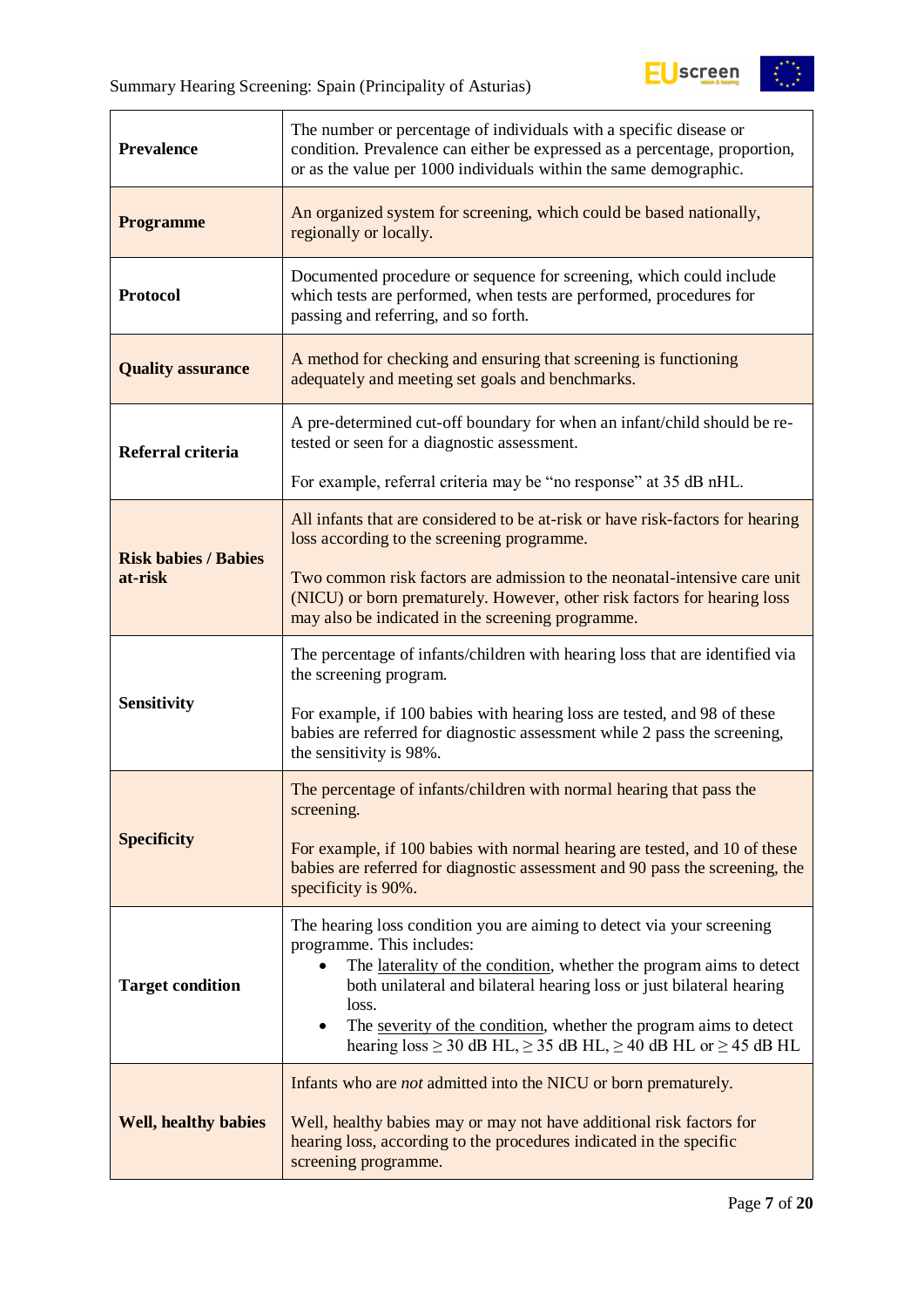

## <span id="page-7-0"></span>**2. Abbreviations**

- ABR auditory brainstem response
- aABR automatic auditory brainstem response
- ANSD auditory neuropathy spectrum disorder
- ASSR auditory steady-state response
- CI cochlear implant
- CMV cytomegalovirus
- dB HL decibel hearing level
- dB nHL decibel normalized hearing level
- dB SNR decibel signal-to-noise ratio
- DPOAE distortion product otoacoustic emissions
- HA hearing aid
- NICU neonatal intensive care unit
- OAE otoacoustic emissions
- TEOAE transient-evoked otoacoustic emissions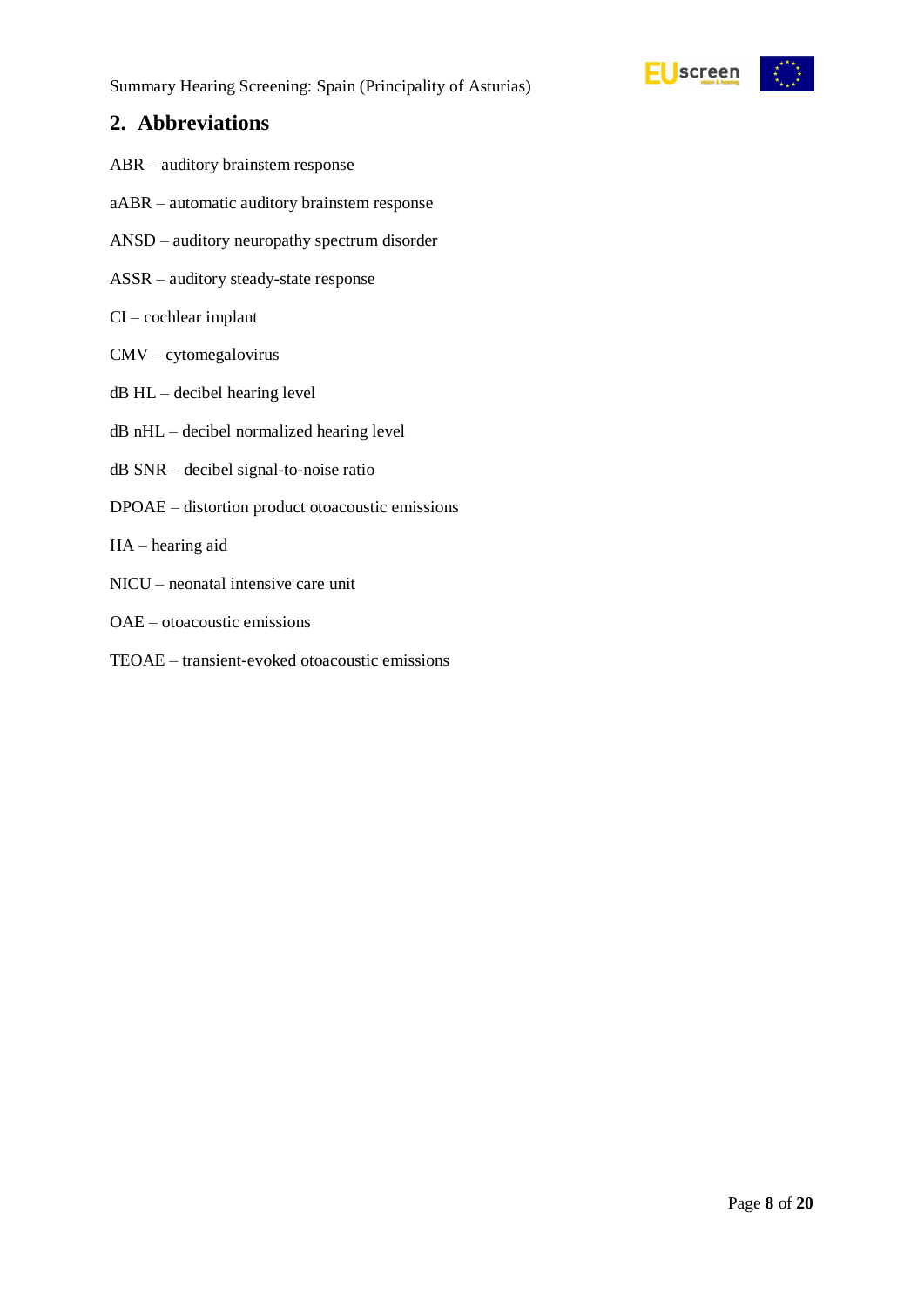

## <span id="page-8-0"></span>**3. Background**

In Spain, hearing screening is performed nationally, yet organized regionally. The following report contains information with regards to childhood hearing screening in the Autonomous Community or Principality of Asturias.

#### <span id="page-8-1"></span>**3.1. General**

The Principality of Asturias has a total area of 10 604  $km^2$  with a population of 1 034 960 in 2016. The birthrate in the Principality of Asturias is 6600 per year, from 2015 data (Asturian Society of Economic and Industrial Studies, 2017).

The World Bank income classification categorizes Spain as a high-income country (The World Bank, 2018). The gross domestic product (GDP) in 2015 was  $\epsilon$ 21 595 per capita in the Principality of Asturias (Asturian Society of Economic and Industrial Studies, 2017) and €23 300 per capita in Spain (Datosmacros.com, 2018).

From the World Health Organization (WHO) Global Health Expenditure Database, health expenditure for all of Spain in 2015 was 2 354 USD or  $\epsilon$ 2 026 per capita (World Health Organization (WHO), 2018).

In the Principality of Asturias, each birth is registered. Data from the Asturian Society of Economic and Industrial Studies indicate an infant mortality rate of 1.86 per 1000 for the Principality of Asturias in 2015 (2017). Data acquired from the 2016 United Nations Demographic Yearbook indicates an infant mortality rate of 2.7 per 1000 for the country of Spain in 2015 (United Nations Statistical Division, 2016).

#### <span id="page-8-2"></span>**3.2. Neonatal hearing screening**

In the Principality of Asturias, neonatal hearing screening is conducted universally, with all babies in the region having access to hearing screening, though screening is not obligatory for parents. The universal program for well and at-risk babies was first implemented in 2002 across the entire region. Neonatal hearing screening is not embedded in the Preventive Child Health Care screening system. Screening is funded by the region.

Each region across Spain is responsible for organizing its own protocol, though a national committee (CODEPEH) publishes recommended guidelines. Regions use the different protocols for screening well and at-risk babies, though for at-risk infants nearly all regions use aABR. There are no differences in neonatal hearing screening protocols across the Principality of Asturias for either well babies or at-risk babies.

#### <span id="page-8-3"></span>**3.3. Preschool hearing screening**

In the Principality of Asturias, preschool hearing screening is not performed.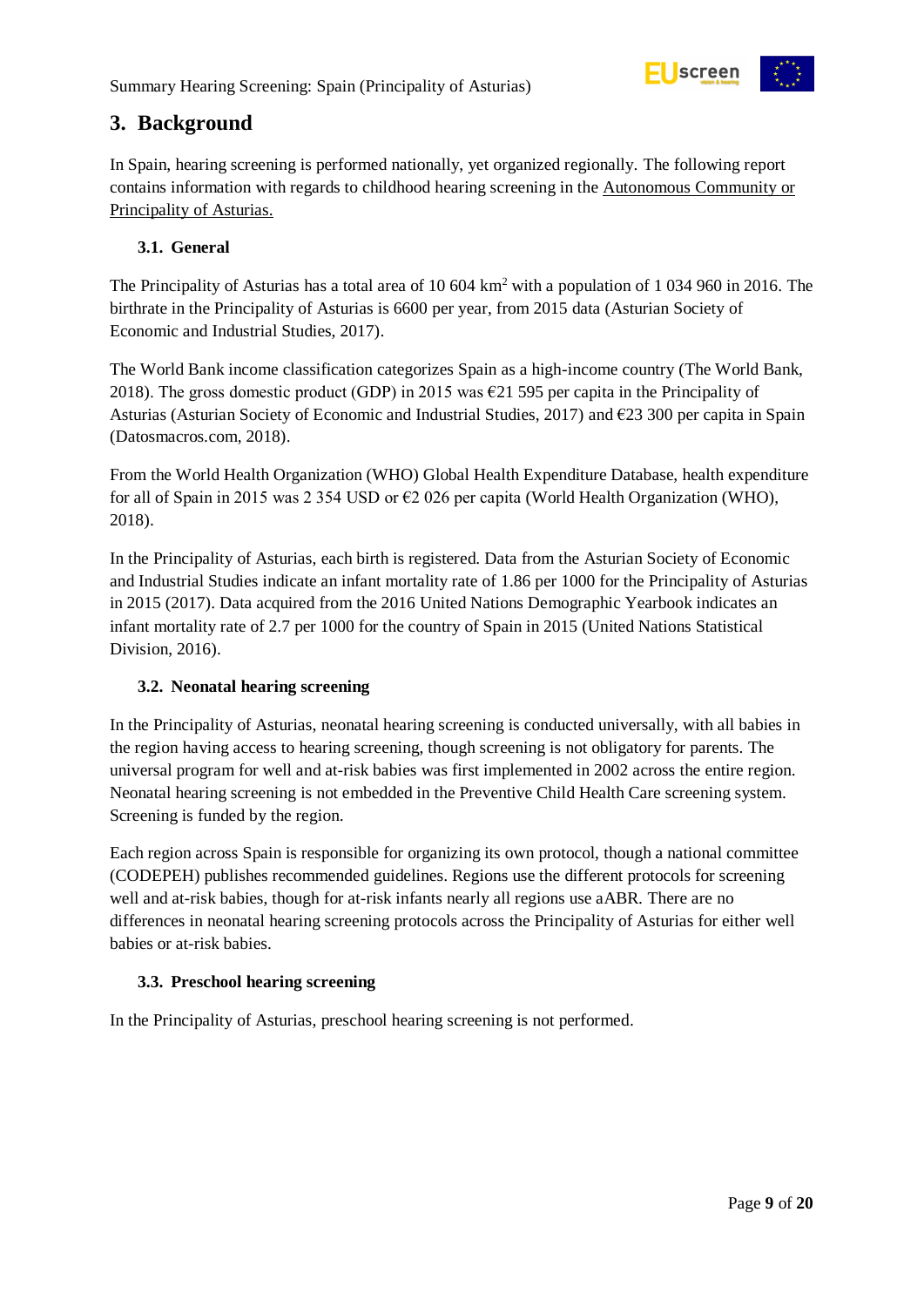

## <span id="page-9-0"></span>**4. Guidelines & Quality Control**

National recommended guidelines for hearing screening exist in Spain, published by CODEPEH (Comisión para la Detección Precoz de la Hipoacusia Infantil (CODEPEH), 1999; Trinidad-Ramos, de Aguilar, Jaudenes-Casaubon, Nunez-Batalla, & Sequi-Canet, 2010). These recommendations may be used for the development of regional protocols.

Regional guidelines and a protocol for hearing screening exist in the Principality of Asturias. The content of the hearing screening programme was decided on by the public health organization.

Quality assurance of hearing screening programs is not imposed by the government; however, information is collected about hearing screening outcomes. Hospitals regularly send hearing screening information via email to a generalized database of all hospitals in the Principality of Asturias. Neonatal hearing screening outcomes collected from maternity hospitals are reviewed annually. It is unknown how the review and revision process is funded. The content of the programme has not been changed since its start.

Annual reports are available based on data collected from maternity hospitals. It is unknown if other research has been performed in the Principality of Asturias apart from this annual auditing.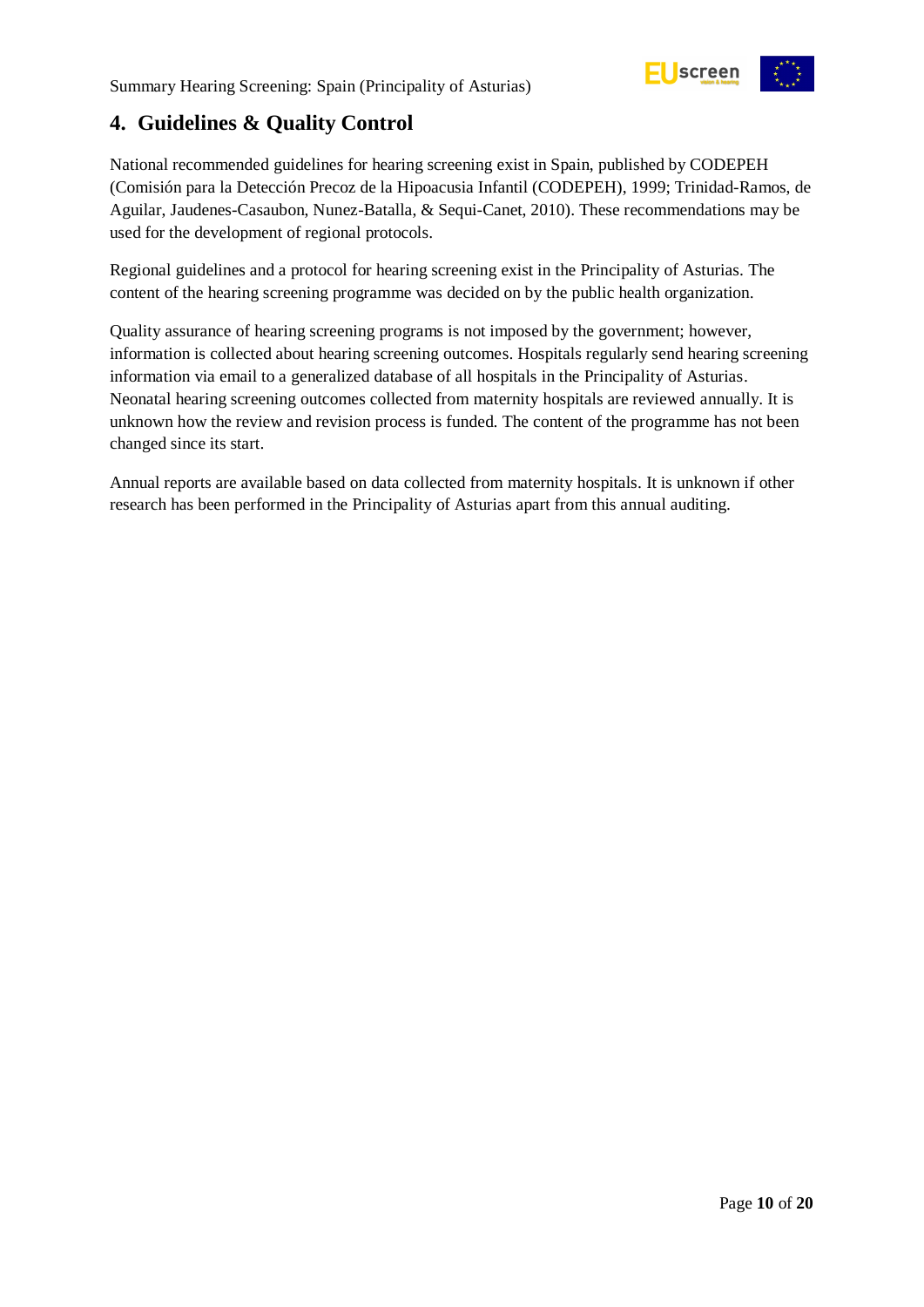

## <span id="page-10-0"></span>**5. Process: Screening, Diagnosis, Intervention**

#### <span id="page-10-1"></span>**5.1. Neonatal hearing screening**

Well-babies and at-risk babies are screened in the hospital. Well-babies are invited to participate in neonatal hearing screening via a letter, and at-risk families are invited to participate in neonatal screening directly in person in the hospital by pediatricians, nurses and sometimes ENT physicians. It is roughly estimated that 99% of infants are born in maternity hospitals, where the average length of stay is 2 days after delivery.

Neonatal hearing screening for both well and at-risk babies should be completed before 3-months of age.

In the Principality of Asturias, 1.4% of infants have an increased risk of auditory neuropathy and are screened differently than well-babies. At-risk infants are defined as those with hypoxia, family history of hearing loss, and hyperbilirubinemia.

The prevalence of CMV infections or meningitis among neonates is unknown.

The target condition for screening for well- and at-risk babies is a bilateral hearing loss of 35 dB HL or worse.

#### <span id="page-10-2"></span>**5.2. Neonatal diagnostic assessment**

The diagnostic assessment after neonatal hearing screening referral, including clinical ABR, should be performed before 6 months of age.

#### <span id="page-10-3"></span>**5.3. Preschool hearing screening**

Not applicable.

#### <span id="page-10-4"></span>**5.4. Intervention approach**

In the Principality of Asturias, treatment options available include grommets, hearing aids, bone conductive devices and cochlear implants. The average age infants are fitted with hearing aids is 8.42 months of age. Infants are fitted with cochlear implants from 1-2 years of age.

The hearing aid fitting criteria in the Principality of Asturias is a hearing loss > 40 dB HL.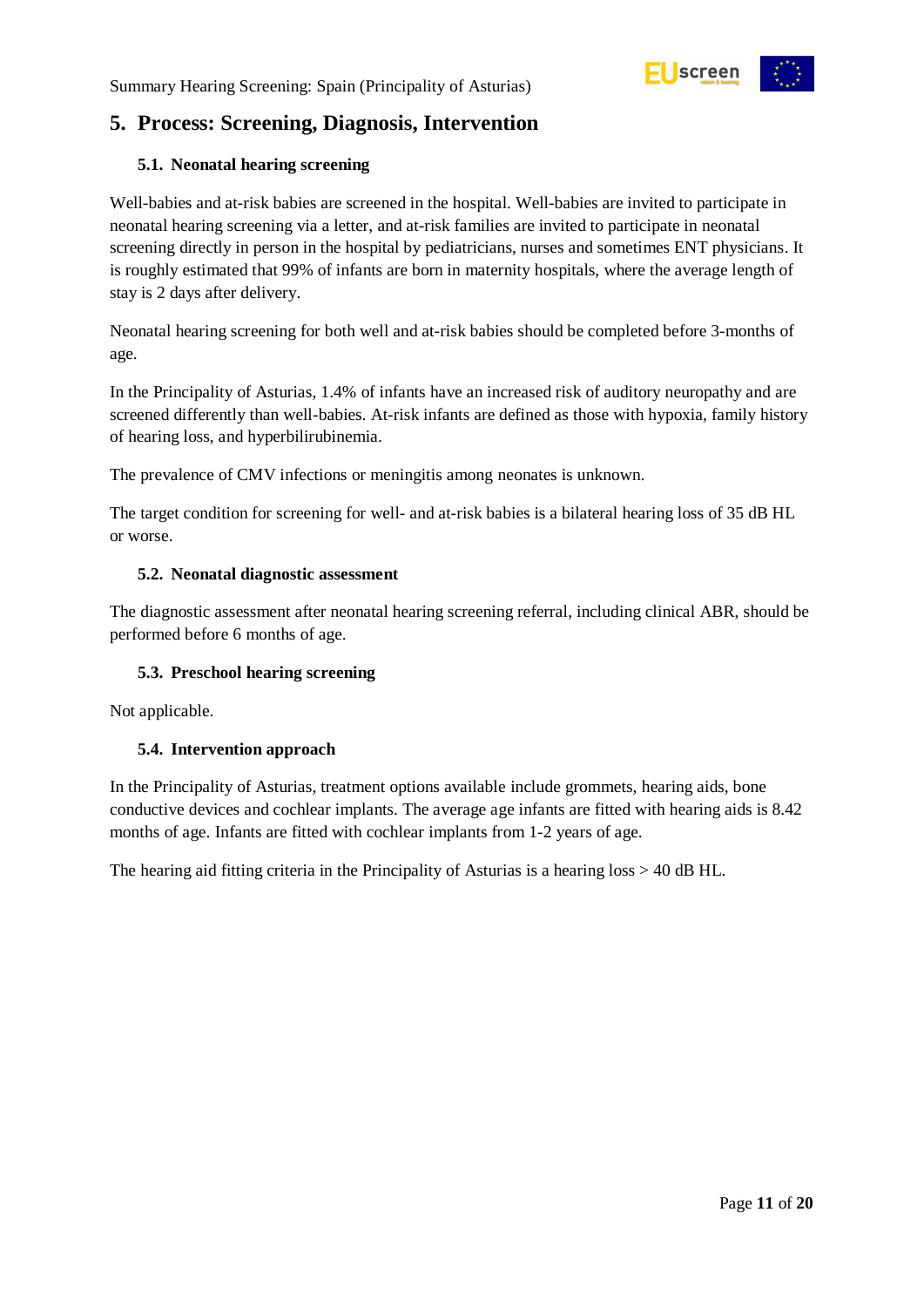

## <span id="page-11-0"></span>**6. Protocols**

Hearing screening protocols are described for neonatal hearing screening (well and at-risk) as well as for preschool hearing screening when applicable.

- The Test performed is the screening technique used
- The Age of the child is indicated in hours, days, months or years
- Referral criteria may be the lack of an OAE response at specified frequencies, a responsewaveform repeatability constant, the absence of an aABR response at a specified intensity, or an absent behavioural response at a specified intensity. Referral criteria may be defined within a protocol or limited based on the device used.
- The Device is the screening device used.
- Unilateral Referrals indicates whether children are referred if only one ear fails screening.
- The Location is where the screening takes place

#### <span id="page-11-1"></span>**6.1. Neonatal hearing screening (well)**

The process for neonatal hearing screening for well babies is described in Table 1. A 3-step OAE protocol is in effect, whereby the first OAE is performed in the maternity hospital before discharge. If the infant fails the first OAE, rescreening occurs at 15 days after birth and again by 3 months.

<span id="page-11-3"></span>**Table 1:** Screening protocol for well babies in the Principality of Asturias.

|                  |               |                                     |               | <b>Unilateral</b> |                    |
|------------------|---------------|-------------------------------------|---------------|-------------------|--------------------|
| <b>Test</b>      | Age           | Referral criteria                   | <b>Device</b> | Referrals?        | Location           |
| OAE1             | $24-72$ hours | Bimodial statistical<br>probability | Echo-screen   | Yes               | Maternity hospital |
| OAE <sub>2</sub> | 15 days       |                                     |               | Yes               | Maternity hospital |
| OAE <sub>3</sub> | $<$ 3 months  |                                     |               | Yes               | Maternity hospital |

#### <span id="page-11-2"></span>**6.2. Neonatal hearing screening (at-risk)**

The screening process for at-risk infants is described in Table 2. As indicated, infants with hypoxia, family history of deafness, or hyperbilirubinemia undergo the at-risk protocol. These infants are initially screened with OAE. In cases where the OAE is a pass, an aABR is performed.

In cases where OAE is a fail, a second OAE is performed at 15 days and a third OAE is performed at 3 months.

After at-risk infants pass neonatal hearing screening, a follow-up process is then initiated until the child is 3-years of age.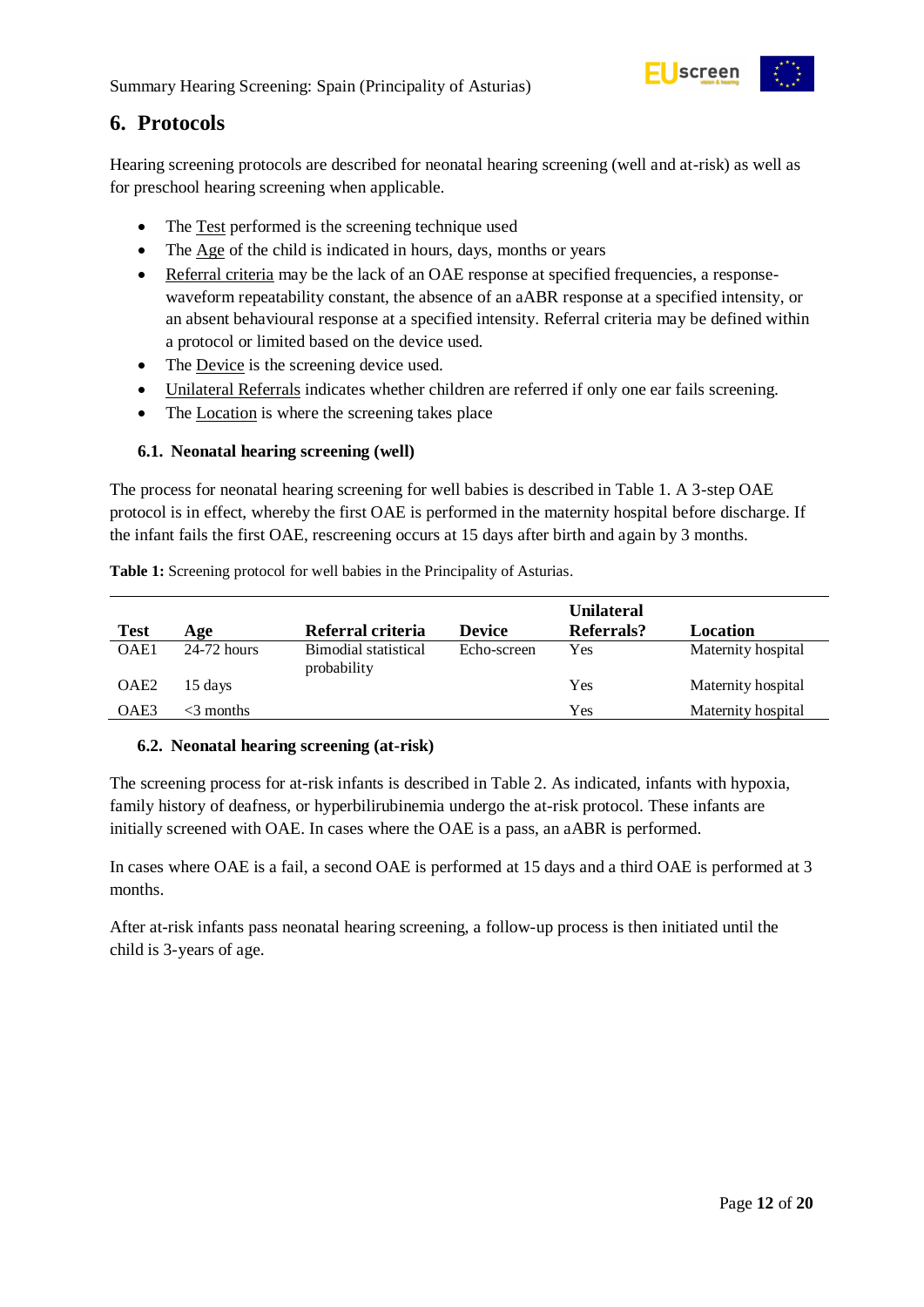

|                  |                                       |                                                   |               | <b>Unilateral</b> |          |
|------------------|---------------------------------------|---------------------------------------------------|---------------|-------------------|----------|
| <b>Test</b>      | Age                                   | Referral criteria                                 | <b>Device</b> | Referrals?        | Location |
| $OAE+$<br>aABR   | 2-8 weeks (36-42)<br>weeks gestation) | Bimodial statistical<br>probability $/$ 35 dB nHL | Echo-screen   | Yes               | Hospital |
| OAE <sub>2</sub> | 15 days                               |                                                   |               | Yes               | Hospital |
| OAE3             | 3 months                              |                                                   |               | Yes               | Hospital |

<span id="page-12-1"></span>**Table 2:** Screening process for at-risk babies in the Principality of Asturias.

#### <span id="page-12-0"></span>**6.3. Preschool hearing screening**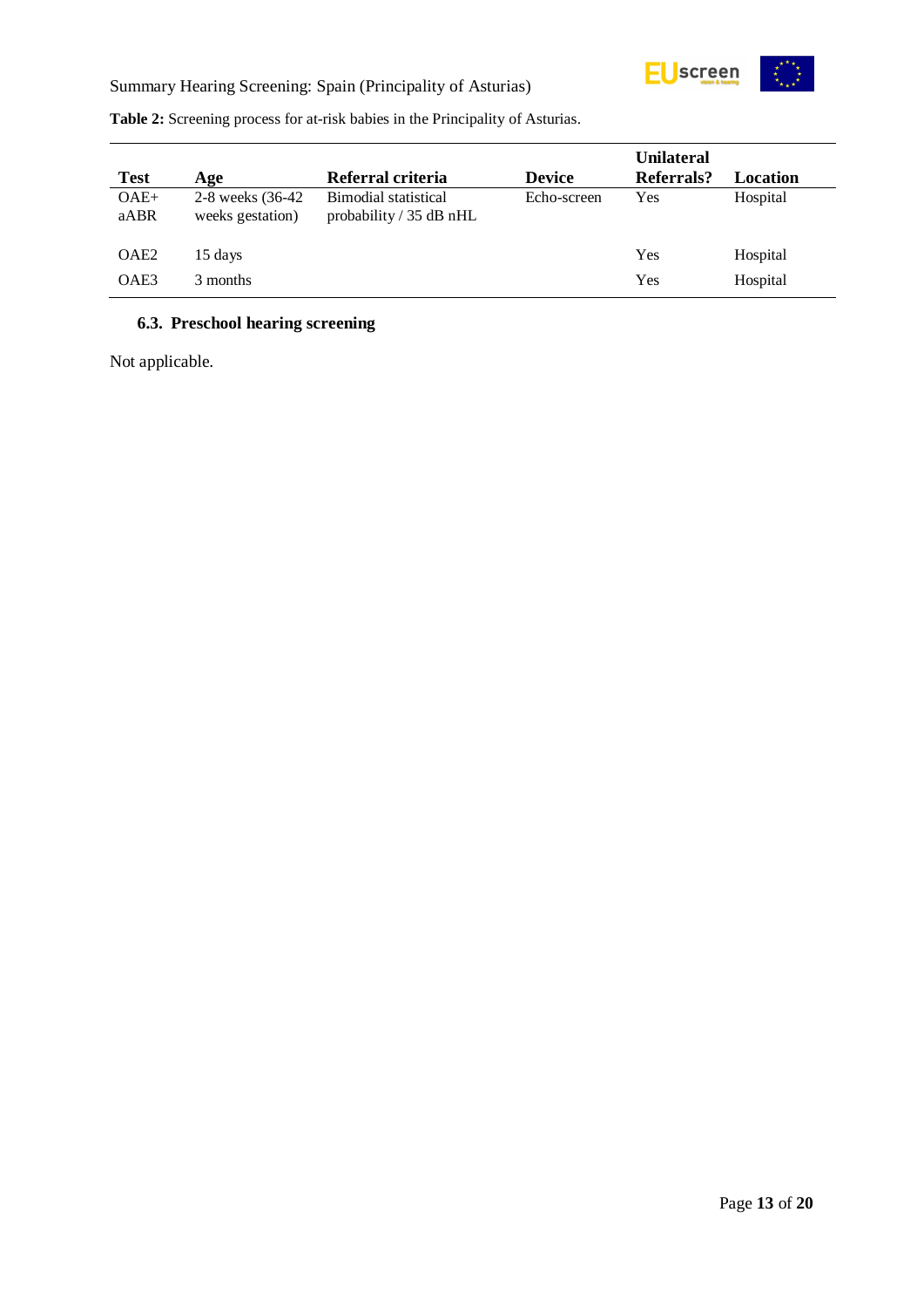

### <span id="page-13-0"></span>**7. Professionals**

#### <span id="page-13-1"></span>**7.1. Neonatal hearing screening (well)**

Screening for well and at-risk babies is performed by nurses. Nurses undergo a specific one-week training on hearing screening, which is not accredited or certified. The training is not updated, monitored or revalidated.

#### <span id="page-13-2"></span>**7.2. Neonatal hearing screening (at-risk)**

Screening for at-risk infants is also performed by nurses.

#### <span id="page-13-3"></span>**7.3. Preschool hearing screening**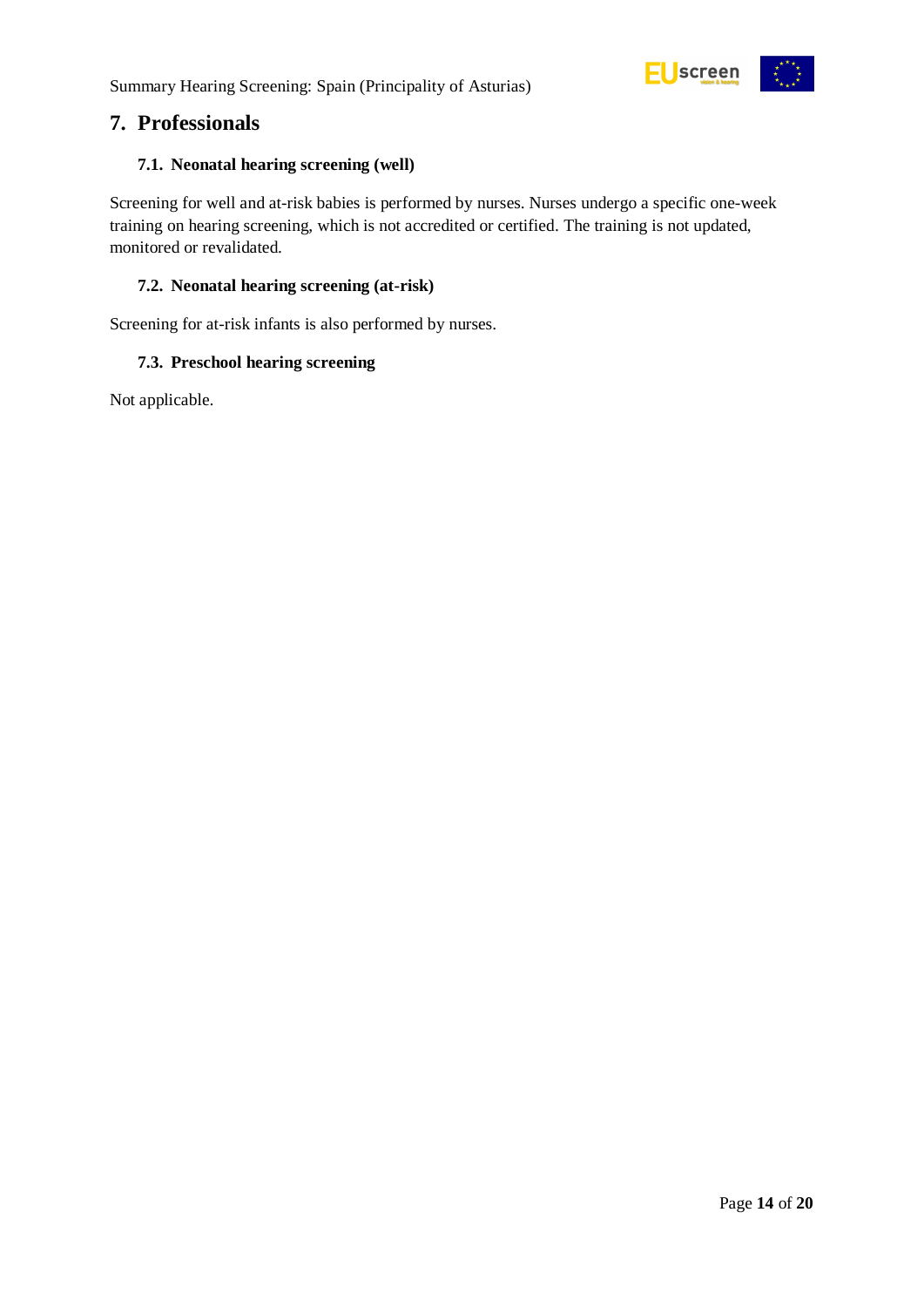

## <span id="page-14-0"></span>**8. Results: Neonatal Hearing Screening**

#### <span id="page-14-1"></span>**8.1. Coverage and attendance rates**

The coverage rate from 2014 to 2017 in the Principality of Asturias was calculated to be 98% (Database, 2017). The coverage rate is the percentage of infants screened out of the number of live births in the Principality of Asturias.

From the 2015 report (García, 2015), the participation rate for well babies for the first stage of screening was reported to be 99.2%. The participation rate for stage 2 was 90.7% (out of 6778 well infants that were referred from stage 1, screening results were recorded for 6148 infants), and the participation rate for stage 3 was 88.8% (out of 1393 well infants referred from stage 2, 1237 infants participated in stage 3). Therefore, 786 well infants, or 11.6%, were lost-to-follow-up between stages 1 and 3 of the screening protocol.

#### <span id="page-14-2"></span>**8.2. Referral rates**

Referral rates are calculated from data collected from 2002 to 2014 (García, 2015) and are presented in Table 3.

<span id="page-14-5"></span>**Table 3:** Referral rates for neonatal hearing screening (well babies) in the Principality of Asturias (García, 2015).

| Test             | <b>Referral Rate</b> |
|------------------|----------------------|
| OAE1             | 7.8%                 |
| OAE <sub>2</sub> | 22.7%                |
| OAE3             | 60.9%                |
|                  |                      |

Referral rates assume 100% attendance at each step.

In total, the referral rate to a diagnostic assessment after the screening process is 0.88% (García, 2015). This is determined from the total number of infants referred from OAE3 to a diagnostic assessment out of the total number of infants screened in step 1. This referral rate applies to all infants, and not just for well, healthy infants.

The referral rate specifically for at-risk infants is unknown.

#### <span id="page-14-3"></span>**8.3. Diagnostic assessment attendance**

The compliance rate for a diagnostic assessment after neonatal hearing screening referral was 88.5%, as calculated from all the infants referred to a diagnostic assessment from 2002 to 2014 (García, 2015).

#### <span id="page-14-4"></span>**8.4. Prevalence / Diagnosis**

The prevalence values of permanent hearing loss among neonates acquired from 2016 data in the neonatal hearing screening database in the Principality of Asturias are presented in

<span id="page-14-7"></span>[Table](#page-14-7) 4.

<span id="page-14-6"></span>**Table 4:** Prevalence of permanent hearing loss among neonates in the Principality of Asturias (Database, 2017).

| <b>Bilateral</b> |              | Unilateral   |              |  |
|------------------|--------------|--------------|--------------|--|
| $>$ 40 dB HL     | $> 80$ dB HL | $>$ 40 dB HL | $> 80$ dB HL |  |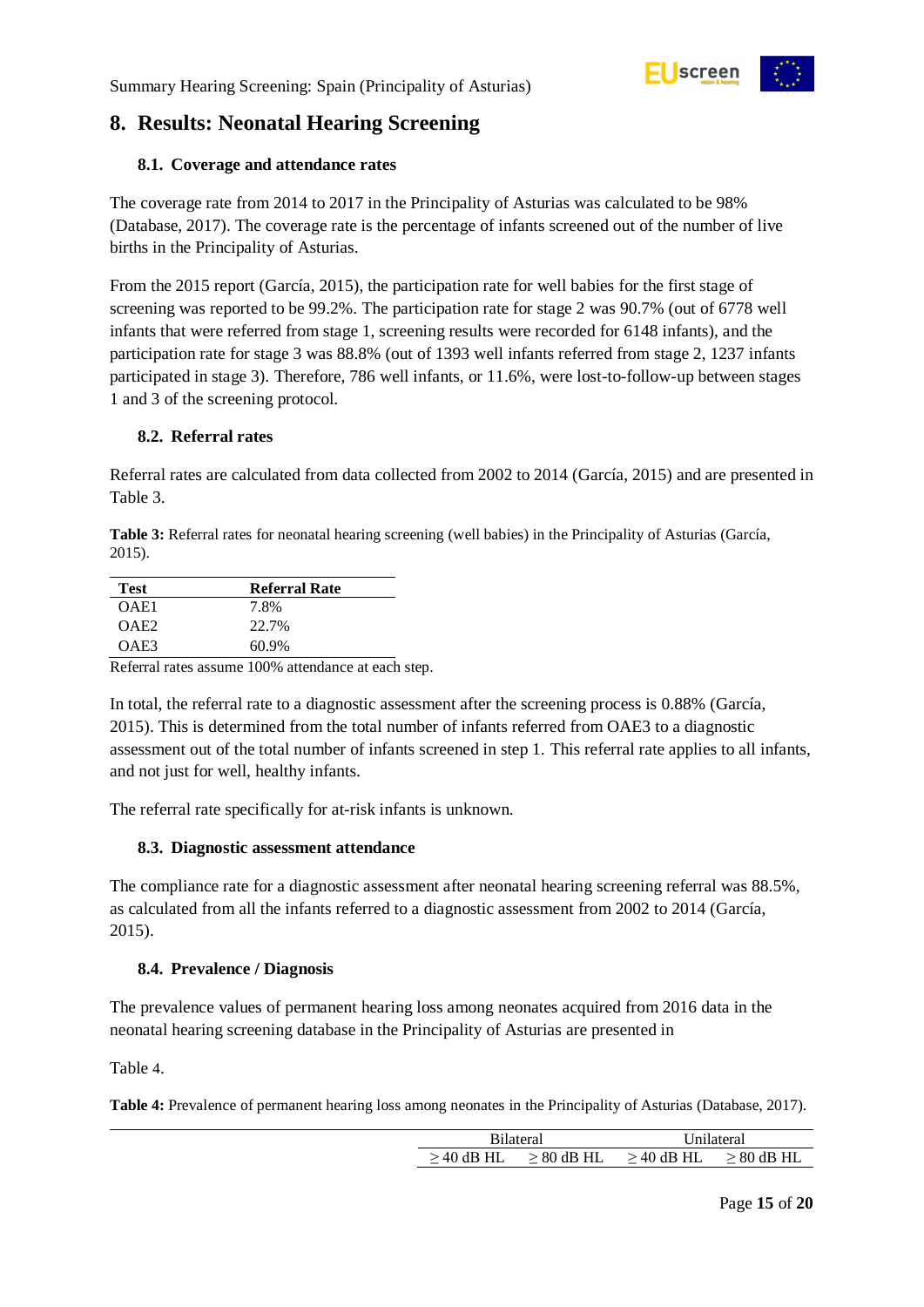| Summary Hearing Screening: Spain (Principality of Asturias)               |     |    | $E$ Uscreen |
|---------------------------------------------------------------------------|-----|----|-------------|
| Prevalence per 1000 neonates<br>(Principality of Asturias Database, 2017) | 116 | 05 | 0.4         |

The prevalence of bilateral auditory neuropathy in the Principality of Asturias is 7 per 100 000 (Database, 2017).

#### <span id="page-15-0"></span>**8.5. Treatment success**

The number of children with neonatal hearing loss that are fitted with hearing aids is, on average, 39 per year. The number of children with neonatal hearing loss that are fitted with cochlear implants is, on average, 5 per year (ranging from 3-7 per year) (García, 2015).

#### <span id="page-15-1"></span>**8.6. Screening evaluation**

The percentage of false negatives is estimated to be less than 1%. The percentage of false positives after neonatal hearing screening is roughly estimated to be 1%.

For well babies, the positive predictive value of a refer result is roughly estimated to be 40%.

The results of screening at-risk infants are unknown.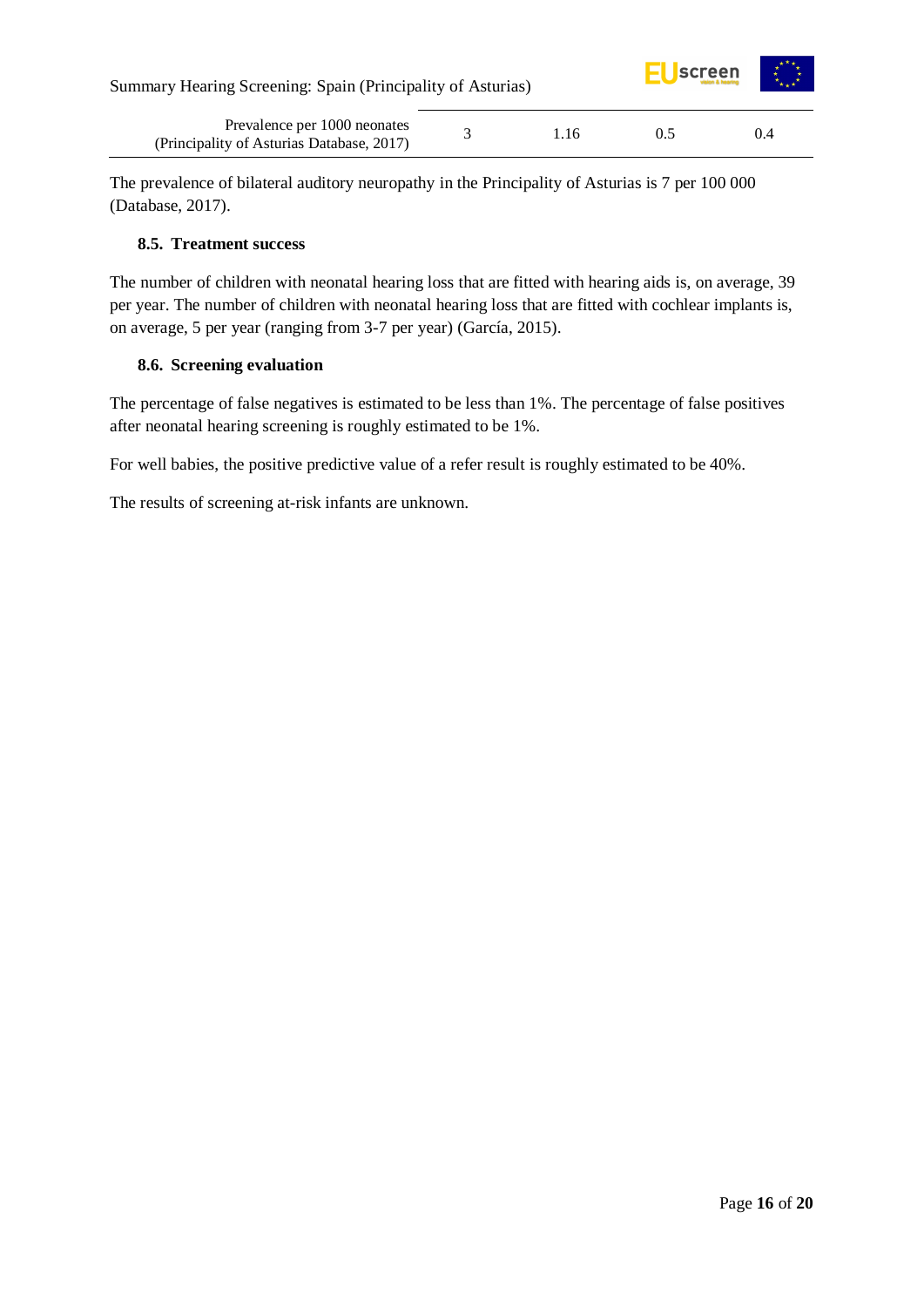



### <span id="page-16-0"></span>**9. Results: Preschool Hearing Screening**

### <span id="page-16-1"></span>**9.1. Coverage and attendance rates**

Not applicable

#### <span id="page-16-2"></span>**9.2. Referral rates**

Not applicable

#### <span id="page-16-3"></span>**9.3. Diagnostic assessment attendance**

Not applicable.

#### <span id="page-16-4"></span>**9.4. Screening evaluation**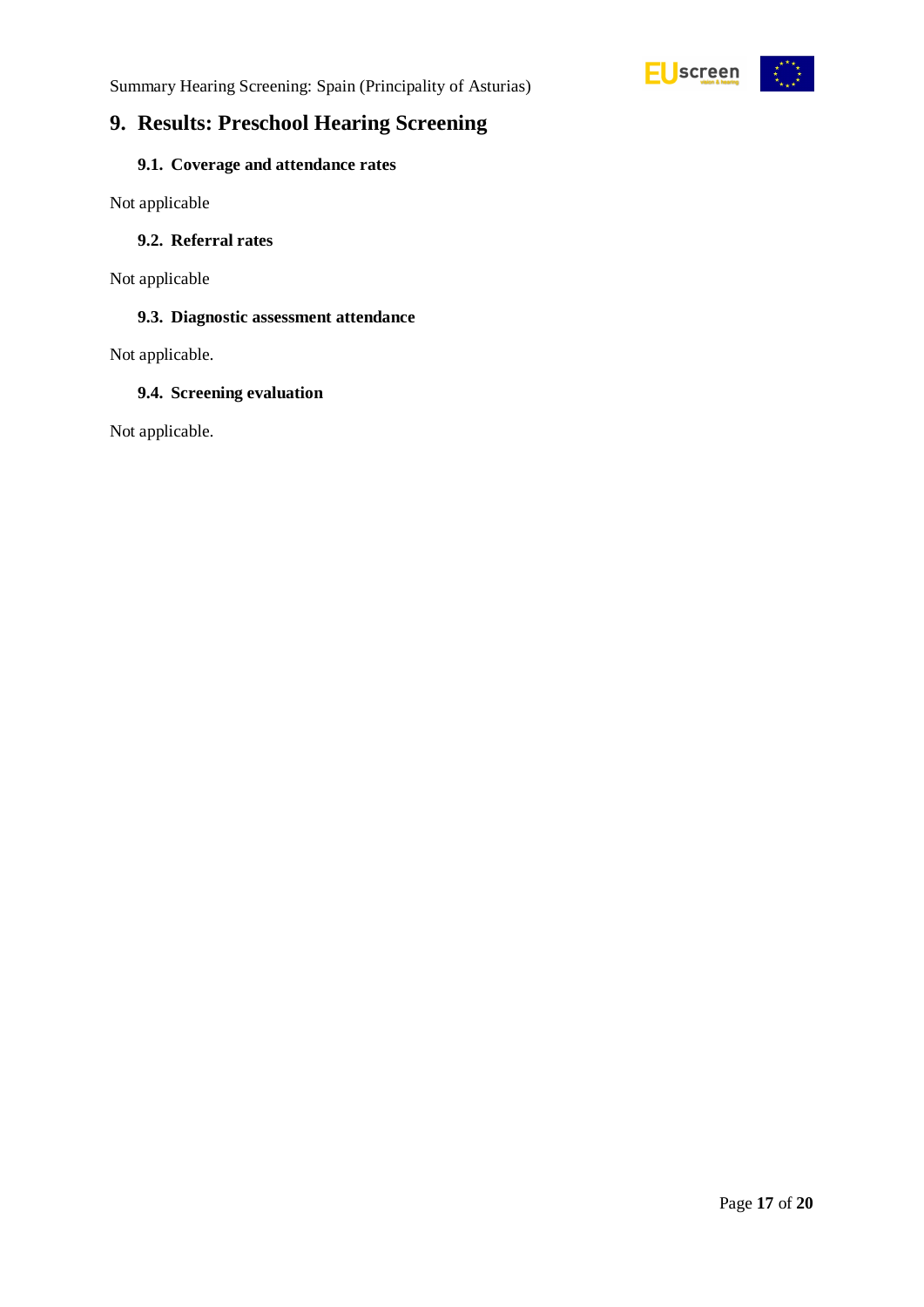

## <span id="page-17-0"></span>**10. Costs: Neonatal Hearing Screening**

Neonatal hearing screening in the Principality of Asturias is free of charge for parents. There is no financial reward when parents attend hearing screening, and there is no penalty for those who do not attend hearing screening.

There has not been a cost effectiveness analysis completed in the Principality of Asturias; however, an economic evaluation was completed from the data reported from 2002 to 2014 (García, 2015).

#### <span id="page-17-1"></span>**10.1. Screening costs**

The total screening costs per year (calculated from the report citing data from 2002 to 2014) was  $\epsilon$ 94 488, which equates to  $\epsilon$ 14 per infant screened. When dividing by expenditure, 67.4% is allocated to personnel, 27.4% to equipment and 5.2% to general costs (García, 2015).

#### <span id="page-17-2"></span>**10.2. Equipment costs**

The cost of OAE and aABR screening devices is included in the total screening costs. Data on the cost for disposables and maintenance is not available.

#### <span id="page-17-3"></span>**10.3. Staff costs**

It is estimated (via calculation) that there are 9 hearing screening professionals per million population. Salary and training costs are unknown, but are included in the total screening costs.

#### <span id="page-17-4"></span>**10.4. Diagnostic costs**

The total cost of diagnostic confirmation is  $647$  130 per year, which equates to a cost of  $6871$  per child tested (García, 2015).

#### <span id="page-17-5"></span>**10.5. Amplification costs**

In the Principality of Asturias, all children with hearing loss are treated.

The total cost of treatment is  $\epsilon$ 227 137 per year, which equates to  $\epsilon$ 8554 per child treated with hearing aids and €24 918 per child treated with cochlear implants (García, 2015). These costs include costs associated with hearing testing and management.

#### <span id="page-17-6"></span>**10.6. Social costs**

In the Principality of Asturias, there are 7 primary schools and 5 secondary schools for deaf and hard of hearing (Asturias Government). Information is available in the hearing screening report on the children attending special schools, mainstream schools, or special education centres. From the 2013- 2014 school year, 168 children attended mainstream schools, 39 children followed the auditory integration model, and 20 children followed the special education model (García, 2015).

In mainstream schools, social services extra support is provided to children with hearing impairment.

The cost for a normal hearing student in a mainstream school is  $\epsilon$ 6435 (Asturias Government); however, the cost for special support in mainstream schools or the cost for a hearing-impaired student in a specialized school is not known.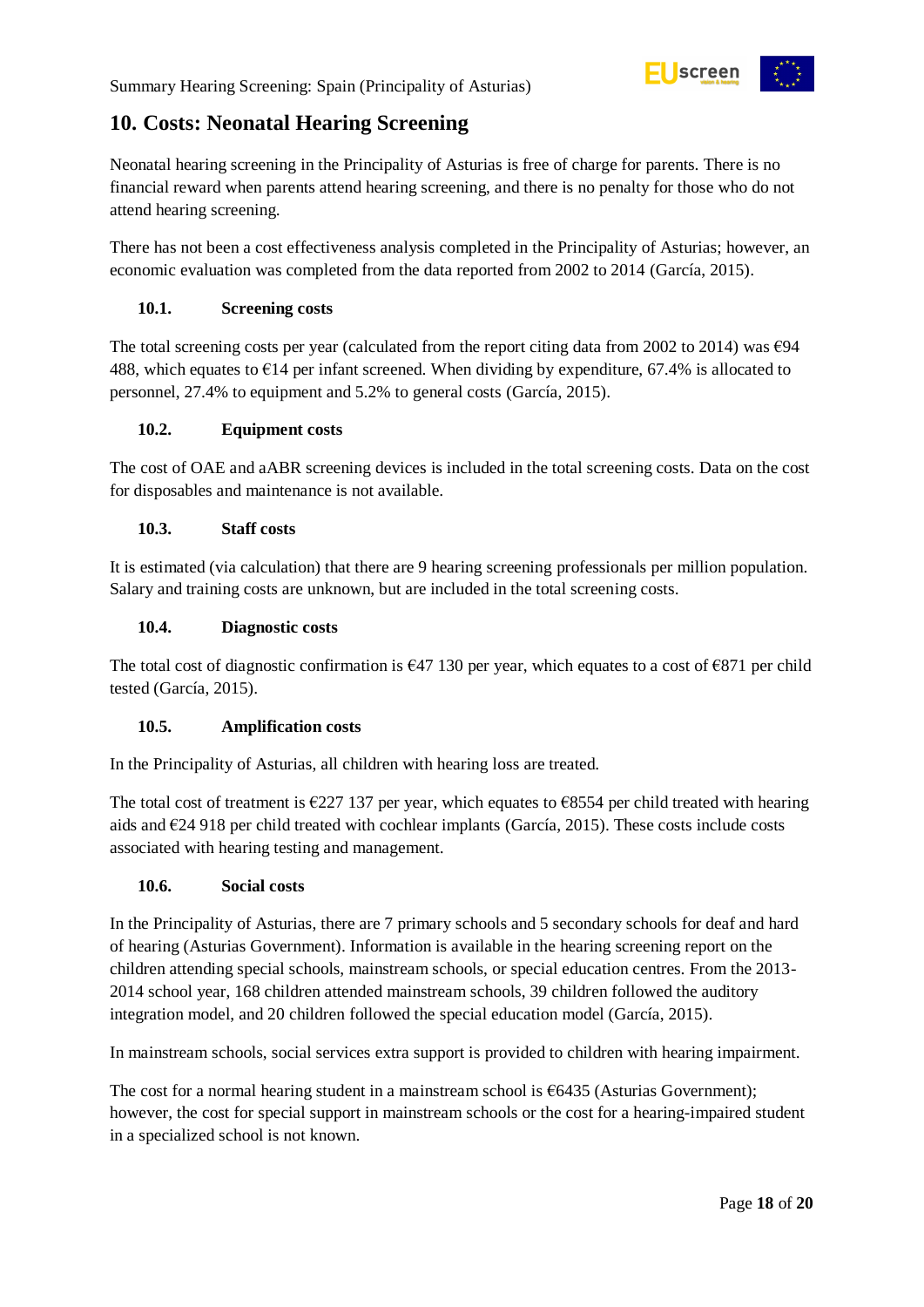

Summary Hearing Screening: Spain (Principality of Asturias)

## <span id="page-18-0"></span>**11. Costs: Preschool Hearing Screening**

### <span id="page-18-1"></span>**11.1. Screening costs**

Not applicable.

#### <span id="page-18-2"></span>**11.2. Equipment costs**

Not applicable.

<span id="page-18-3"></span>**11.3. Staff costs**

Not applicable.

#### <span id="page-18-4"></span>**11.4. Diagnostic costs**